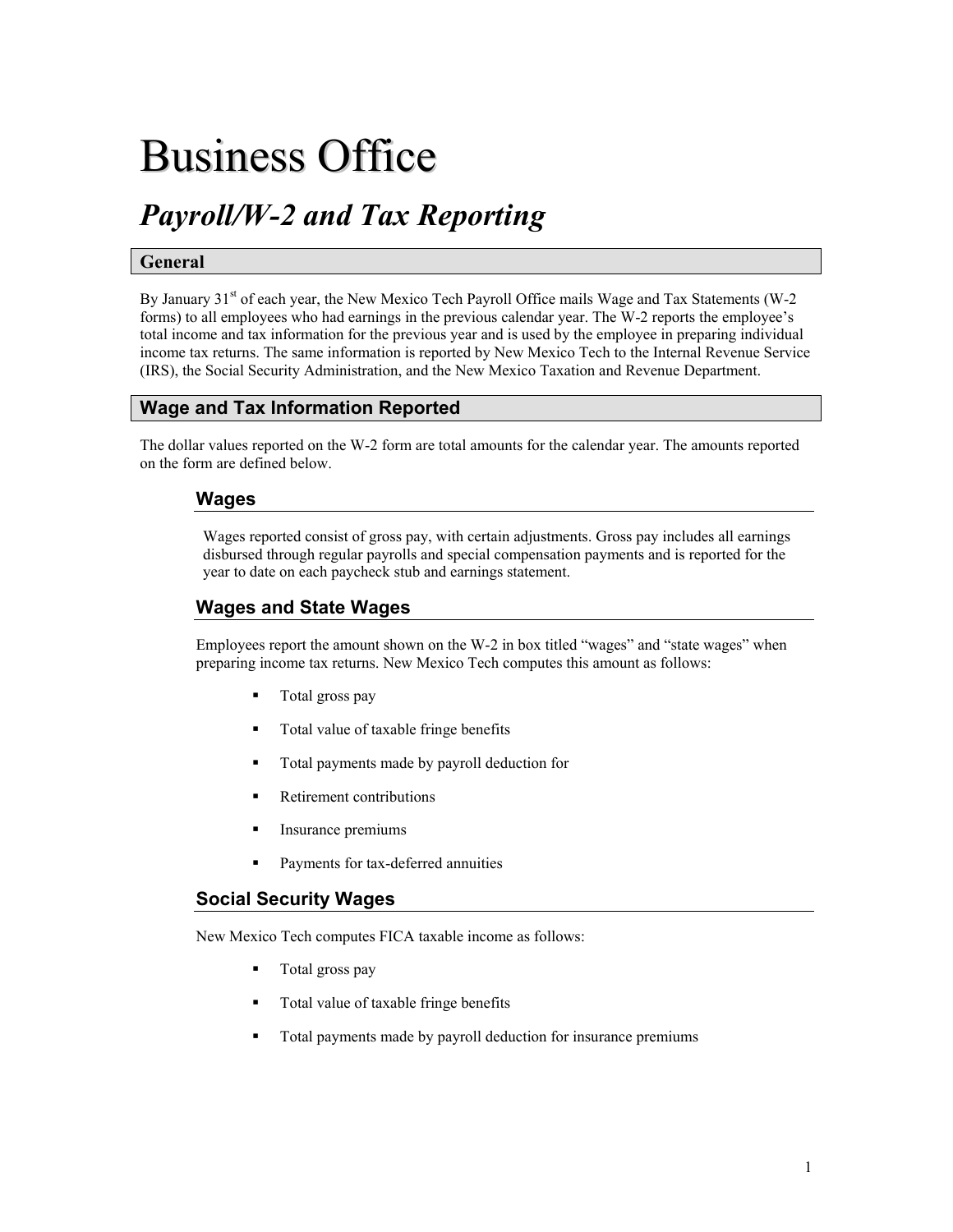## **Taxes Withheld**

Total Federal and State income taxes withheld from gross pay are reported on the W-2 form. Employees report these amounts when preparing income tax returns. Total regular FICA tax withheld from gross pay is also reported on the W-2.

#### **Cashier**

The Cashier is housed within New Mexico Tech's General Accounting Office in Brown Hall.

#### **Other Deductions**

The amounts withheld from an employee's gross pay for tax-deferred annuities are reported on the W-2.

#### **Earned Income Credit**

The total amount paid to the employee as advance Earned Income Credit (EIC) payments is reported on the W-2.

#### **Cashier**

The total value of all taxable fringe benefits received by a New Mexico Tech employee are included in wages reported on the W-2. Taxable fringe benefits include discounted childcare, tuition assistance, courtesy cars, reimbursed moving expenses and premium costs for group life insurance coverage over \$50,000.

#### **Multiple W-2 Forms**

In certain circumstances, an individual may receive two separate W-2 forms.

#### **FICA and FICA Medicare Tax**

Two W-2s are issued if an employee's status changes during the year from an employment category paying only FICA Medicare Tax to an employment category paying FICA and FICA Medicare Tax (or vice versa). Each W-2 reports wage and tax information associated with each status separately, without duplication in the totals reported. The employee should compute the total of each pair of fields or boxes for use in preparing tax returns.

#### **More than Three Fringe Benefits**

The space provided on the W-2 form for itemizing taxable fringe benefits is adequate for listing three items only. If an employee has more than three taxable fringe benefits, a second W-2 is issued. In this case, the employee should not compute the totals of amounts on the two W-2s.

#### **Mailing Address**

W-2 forms are mailed to an employee's home address. It is the employee's responsibility to verify and maintain accurate address information on the payroll database. The home address currently on record is printed on each paycheck stub and earnings statement. Address changes or corrections should be reported